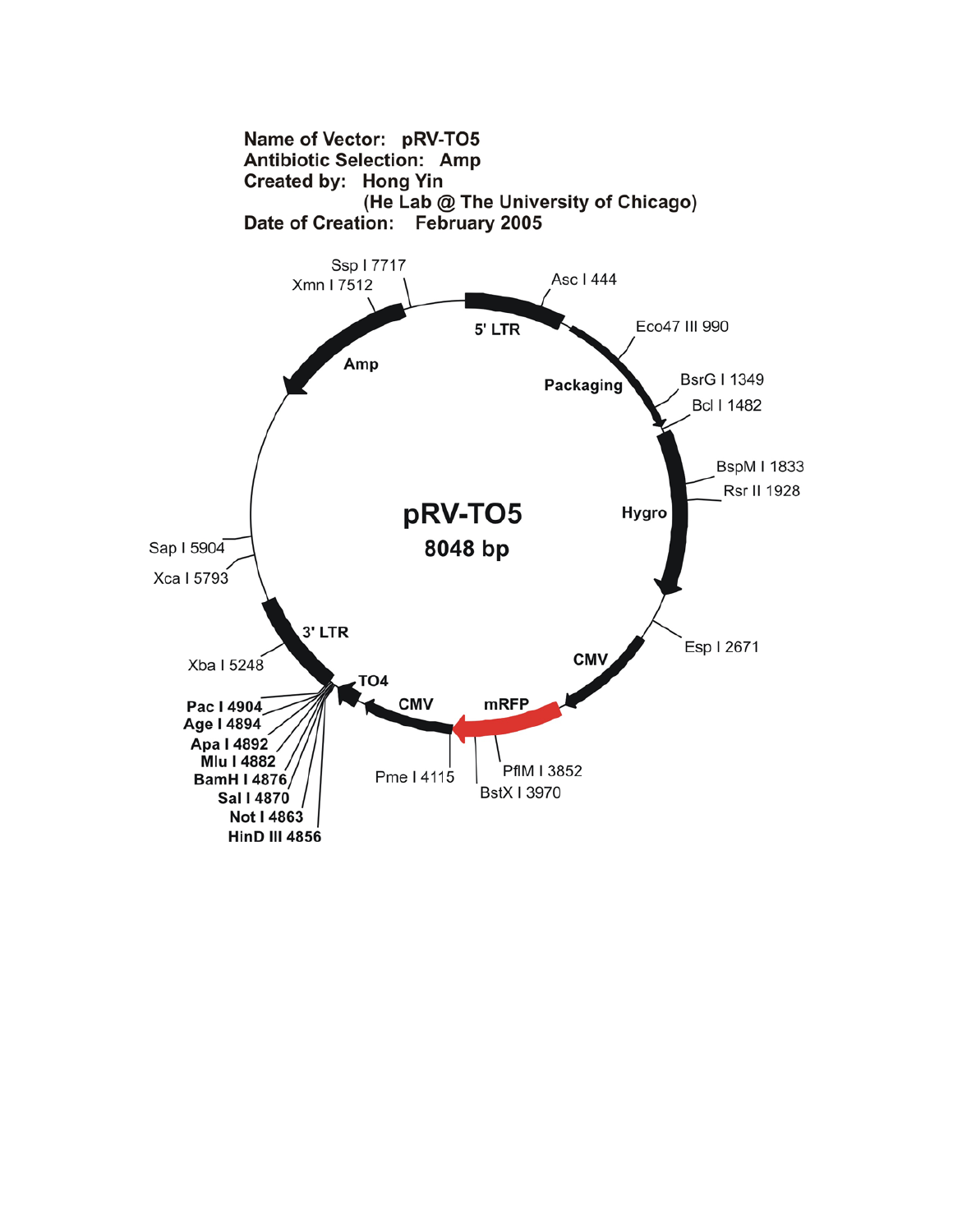## **pRV-TO5 Full-length Sequence**

|                                        | TTTGAAAGAC CCCACCCGTA GGTGGCAAGC TAGCTTAAGT AACGCCACTT TGCAAGGCAT GGAAAAATAC |  |  |
|----------------------------------------|------------------------------------------------------------------------------|--|--|
|                                        | ATAACTGAGA ATAGAAAAGT TCAGATCAAG GTCAGGAACA AAGAAACAGC TGAATACCAA ACAGGATATC |  |  |
|                                        | TGTGGTAAGC GGTTCCTGCC CCGGCTCAGG GCCAAGAACA GATGAGACAG CTGAGTGATG GGCCAAACAG |  |  |
|                                        | GATATCTGTG GTAAGCAGTT CCTGCCCCGG CTCGGGGCCA AGAACAGATG GTCCCCAGAT GCGGTCCAGC |  |  |
|                                        | CCTCAGCAGT TTCTAGTGAA TCATCAGATG TTTCCAGGGT GCCCCAAGGA CCTGAAAATG ACCCTGTACC |  |  |
|                                        | TTATTTGAAC TAACCAATCA GTTCGCTTCT CGCTTCTGTT CGCGCGCTTC CGCTCTCCGA GCTCAATAAA |  |  |
|                                        | AGAGCCCACA ACCCCTCACT CGGCGCGCCA GTCTTCCGAT AGACTGCGTC GCCCGGGTAC CCGTATTCCC |  |  |
|                                        | AATAAAGCCT CTTGCTGTTT GCATCCGAAT CGTGGTCTCG CTGTTCCTTG GGAGGGTCTC CTCTGAGTGA |  |  |
|                                        | TTGACTACCC ACGACGGGGG TCTTTCATTT GGGGGCTCGT CCGGGATTTG GAGACCCCTG CCCAGGGACC |  |  |
|                                        | ACCGACCCAC CACCGGGAGG TAAGCTGGCC AGCAACTTAT CTGTGTCTGT CCGATTGTCT AGTGTCTATG |  |  |
|                                        | TTTGATGTTA TGCGCCTGCG TCTGTACTAG TTAGCTAACT AGCTCTGTAT CTGGCGGACC CGTGGTGGAA |  |  |
|                                        | CTGACGAGTT CTGAACACCC GGCCGCAACC CTGGGAGACG TCCCAGGGAC TTTGGGGGCC GTTTTTGTGG |  |  |
|                                        | CCCGACCTGA GGAAGGGAGT CGATGTGGAA TCCGACCCCG TCAGGATATG TGGTTCTGGT AGGAGACGAG |  |  |
|                                        | AACCTAAAAC AGTTCCCGCC TCCGTCTGAA TTTTTGCTTT CGGTTTGGAA CCGAAGCCGC GCGTCTTGTC |  |  |
|                                        | TGCTGCAGCG CTGCAGCATC GTTCTGTGTT GTCTCTGTCT GACTGTGTTT CTGTATTTGT CTGAAAATTA |  |  |
|                                        | GGGCCAGACT GTTACCACTC CCTTAAGTTT GACCTTAGGT CACTGGAAAG ATGTCGAGCG GATCGCTCAC |  |  |
|                                        |                                                                              |  |  |
|                                        | TCGGATGGCC GCGAGACGGC ACCTTTAACC GAGACCTCAT CACCCAGGTT AAGATCAAGG TCTTTTCACC |  |  |
|                                        | TGGCCCGCAT GGACACCCAG ACCAGGTCCC CTACATCGTG ACCTGGGAAG CCTTGGCTTT TGACCCCCCT |  |  |
|                                        | CCCTGGGTCA AGCCCTTTGT ACACCCTAAG CCTCCGCCTC CTCTTCCTCC ATCCGCCCCG TCTCTCCCCC |  |  |
|                                        | TTGAACCTCC TCGTTCGACC CCGCCTCGAT CCTCCCTTTA TCCAGCCCTC ACTCCTTCTC TAGGCGCCGG |  |  |
|                                        | AATTCCGATC TGATCAGCTT GCCACAACCC GTACCAAAGA TGGATAGATC CGGAAAGCCT GAACTCACCG |  |  |
|                                        | CGACGTCTGT CGAGAAGTTT CTGATCGAAA AGTTCGACAG CGTCTCCGAC CTGATGCAGC TCTCGGAGGG |  |  |
|                                        | CGAAGAATCT CGTGCTTTCA GCTTCGATGT AGGAGGGCGT GGATATGTCC TGCGGGTAAA TAGCTGCGCC |  |  |
|                                        | GATGGTTTCT ACAAAGATCG TTATGTTTAT CGGCACTTTG CATCGGCCGC GCTCCCGATT CCGGAAGTGC |  |  |
|                                        | TTGACATTGG GGAATTCAGC GAGAGCCTGA CCTATTGCAT CTCCCGCCGT GCACAGGGTG TCACGTTGCA |  |  |
|                                        | AGACCTGCCT GAAACCGAAC TGCCCGCTGT TCTGCAGCCG GTCGCGGAGG CCATGGATGC GATCGCTGCG |  |  |
|                                        | GCCGATCTTA GCCAGACGAG CGGGTTCGGC CCATTCGGAC CGCAAGGAAT CGGTCAATAC ACTACATGGC |  |  |
|                                        | GTGATTTCAT ATGCGCGATT GCTGATCCCC ATGTGTATCA CTGGCAAACT GTGATGGACG ACACCGTCAG |  |  |
|                                        | TGCGTCCGTC GCGCAGGCTC TCGATGAGCT GATGCTTTGG GCCGAGGACT GCCCCGAAGT CCGGCACCTC |  |  |
|                                        | GTGCACGCGG ATTTCGGCTC CAACAATGTC CTGACGGACA ATGGCCGCAT AACAGCGGTC ATTGACTGGA |  |  |
|                                        | GCGAGGCGAT GTTCGGGGAT TCCCAATACG AGGTCGCCAA CATCTTCTTC TGGAGGCCGT GGTTGGCTTG |  |  |
|                                        | TATGGAGCAG CAGACGCGCT ACTTCGAGCG GAGGCATCCG GAGCTTGCAG GATCGCCGCG GCTCCGGGCG |  |  |
|                                        | TATATGCTCC GCATTGGTCT TGACCAACTC TATCAGAGCT TGGTTGACGG CAATTTCGAT GATGCAGCTT |  |  |
|                                        | GGGCGCAGGG TCGATGCGAC GCAATCGTCC GATCCGGAGC CGGGACTGTC GGGCGTACAC AAATCGCCCG |  |  |
|                                        | CAGAAGCGCG GCCGTCTGGA CCGATGGCTG TGTAGAAGTA CTCGCCGATA GTGGAAACCG ACGCCCCAGC |  |  |
|                                        | ACTCGTCCGA GGGCAAAGGA ATAGAGTAGA TGCCGACCGA ACAAGAGCTG ATTTCGAGAA CGCCTCAGCC |  |  |
|                                        | AGCAACTCGC GCGAGCCTAG CAAGGCAAAT GCGAGAGAAC GGCCTTACGC TTGGTGGCAC AGTTCTCGTC |  |  |
|                                        | CACAGTTCGC TAAGCTCGCT CGGCTGGGTC GCGGGAGGGC CGGTCGCAGT GATTCAGGCC CTTCTGGATT |  |  |
|                                        | GTGTTGGTCC CCAGGGCACG ATTGTCATGC CCACGCACTC GGGTGATCTG ACTGATCCCG CAGATTGGAG |  |  |
| ATCGCCGCCC GTGCCTGCCG ATTGGGTGCaga tcc |                                                                              |  |  |

TAATAGTAATCAATTACGGGGTCATTAGTTCATAGCCCATATATGGAGTTCCGCGTTACATAACTTACGGTAAATGGCCCGC CTGGCTGACCGCCCAACGACCCCCGCCCATTGACGTCAATAATGACGTATGTTCCCATAGTAACGCCAATAGGGACTTTCCA TTGACGTCAATGGGTGGAGTATTTACGGTAAACTGCCCACTTGGCAGTACATCAAGTGTATCATATGCCAAGTACGCCCCCT ATTGACGTCAATGACGGTAAATGGCCCGCCTGGCATTATGCCCAGTACATGACCTTATGGGACTTTCCTACTTGGCAGTACA TCTACGTATTAGTCATCGCTATTACCATGGTGATGCGGTTTTGGCAGTACATCAATGGGCGTGGATAGCGGTTTGACTCACG GGGATTTCCAAGTCTCCACCCCATTGACGTCAATGGGAGTTTGTTTTGGCACCAAAATCAACGGGACTTTCCAAAATGTCGT AACAACTCCGCCCCATTGACGCAAATGGGCGGTAGGCGTGTACGGTGGGAGGTCTATATAAGCAGAGCTGGTTTAGTGAACC GTCAGATCCGCTAGaccatggcctcctccgaggacgtcatcaaggagttcatgcgcttcaaggtgcgcatggagggctccgt gaacggccacgagttcgagatcgagggcgagggcgagggccgcccctacgagggcacccagaccgccaagctgaaggtgacc aagggcggccccctgcccttcgcctgggacatcctgtcccctcagttccagtacggctccaaggcctacgtgaagcaccccg ccgacatccccgactacttgaagctgtccttccccgagggcttcaagtgggagcgcgtgatgaacttcgaggacggcggcgt ggtgaccgtgacccaggactcctccctgcaggacggcgagttcatctacaaggtgaagctgcgcggcaccaacttcccctcc gacggccccgtaatgcagaagaagaccatgggctgggaggcctccaccgagcggatgtaccccgaggacggcgccctgaagg gcgagatcaagatgaggctgaagctgaaggacggcggccactacgacgccgaggtcaagaccacctacatggccaagaagcc cgtgcagctgcccggcgcctacaagaccgacatcaagctggacatcacctcccacaacgaggactacaccatcgtggaacag tacgagcgcgccgagggccgccactccaccggcgcctaaggatc**t gtt taa ac**ATTGATTATTGACTAGTTATTA ATAGTAATCAATTACGGGGTCATTAGTTCATAGCCCATATATGGAGTTCCGCGTTACATAACTTACGGTAAATGGCCCGCCT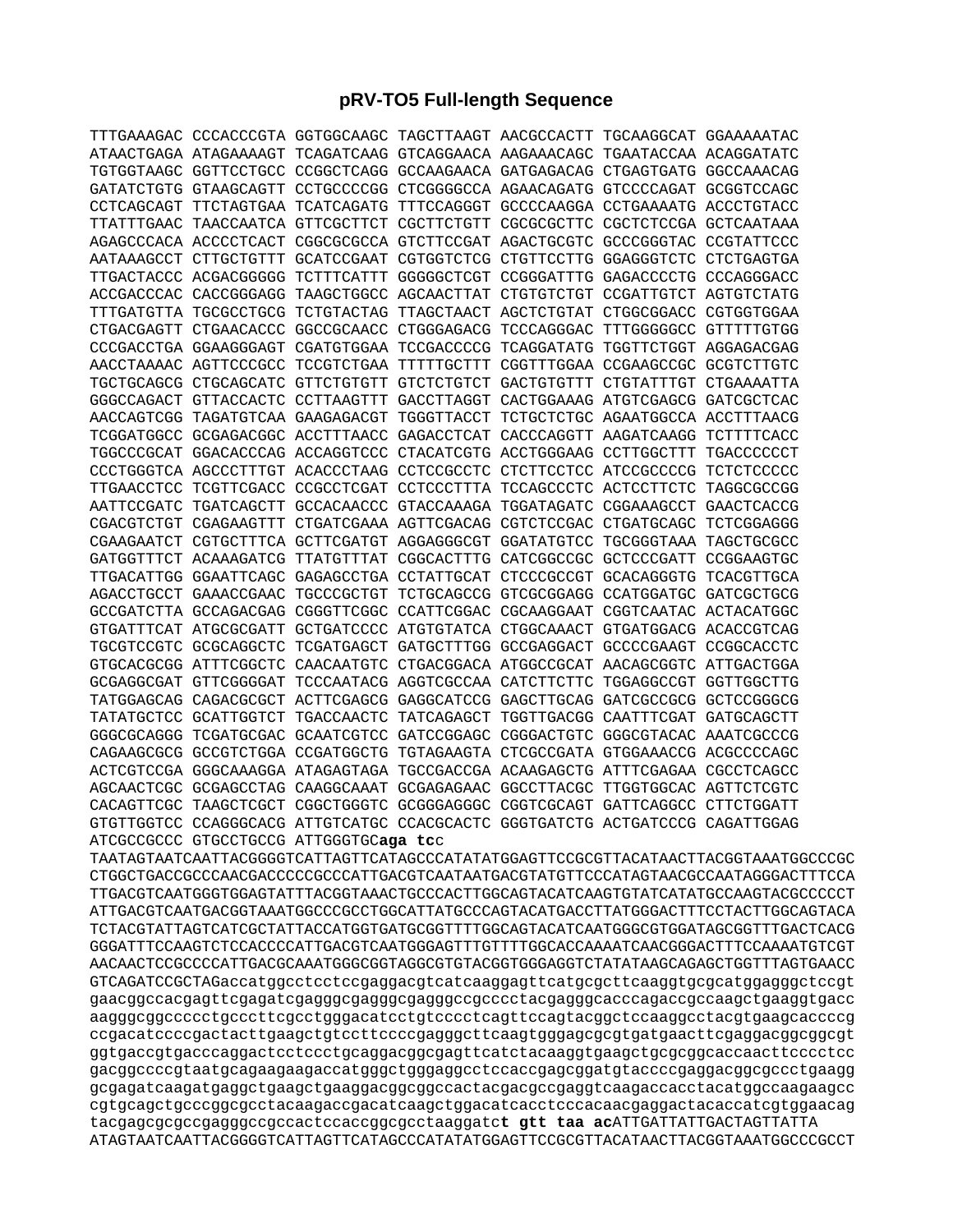```
AGAGATCTCCCTATCAGTGATAGAGATCTCCCTATCAGTGATAGAGATCTCCCTATCAGTGATAGAGATCGAGCTGTTTAGT
GAACCGTCAGATCGCCTGGAGACGCCATCCACGCTGTTTTGACCTCCATAGAAGAtctaagctt gcgg ccg cgt cga
cgg atc cA CGC GTG GGC CCA CCG GTtt aat taa cgATAAAATA AAAGATTTTA TTTAGTCTCC
AGAAAAAGGG GGGAATGAAA
GACCCCACCT GTAGGTTTGG CAAGCTAGCT TAAGTAACGC CATTTTGCAA GGCATGGAAA AATACATAAC
TGAGAATAGA GAAGTTCAGA TCAAGGTCAG GAACAGATGG AACAGCTGAA TATGGGCCAA ACAGGATATC
TGTGGTAAGC AGTTCCTGCC CCGGCTCAGG GCCAAGAACA GATGGAACAG CTGAATATGG GCCAAACAGG
ATATCTGTGG TAAGCAGTTC CTGCCCCGGC TCAGGGCCAA GAACAGATGG TCCCCAGATG CGGTCCAGCC
CTCAGCAGTT TCTAGAGAAC CATCAGATGT TTCCAGGGTG CCCCAAGGAC CTGAAATGAC CCTGTGCCTT
ATTTGAACTA ACCAATCAGT TCGCTTCTCG CTTCTGTTCG CGCGCTTCTG CTCCCCGAGC TCAATAAAAG
AGCCCACAAC CCCTCACTCG GGGCGCCAGT CCTCCGATTG ACTGAGTCGC CCGGGTACCC GTGTATCCAA
TAAACCCTCT TGCAGTTGCA TCCGACTTGT GGTCTCGCTG TTCCTTGGGA GGGTCTCCTC TGAGTGATTG
ACTACCCGTC AGCGGGGGTC TTTCATTTGG GGGCTCGTCC GGGATCGGGA GACCCCTGCC CAGGGACCAC
CGACCCACCA CCGGGAGGTA AGCTGGCTGC CTCGCGCGTT TCGGTGATGA CGGTGAAAAC CTCTGACACA
TGCAGCTCCC GGAGACGGTC ACAGCTTGTC TGTAAGCGGA TGCCGGGAGC AGACAAGCCC GTCAGGGCGC
GTCAGCGGGT GTTGGCGGGT GTCGGGGCGC AGCCATGACC CAGTCACGTA GCGATAGCGG AGTGTATACT
GGCTTAACTA TGCGGCATCA GAGCAGATTG TACTGAGAGT GCACCATATG CGGTGTGAAA TACCGCACAG
ATGCGTAAGG AGAAAATACC GCATCAGGCG CTCTTCCGCT TCCTCGCTCA CTGACTCGCT GCGCTCGGTC
GTTCGGCTGC GGCGAGCGGT ATCAGCTCAC TCAAAGGCGG TAATACGGTT ATCCACAGAA TCAGGGGATA
ACGCAGGAAA GAACATGTGA GCAAAAGGCC AGCAAAAGGC CAGGAACCGT AAAAAGGCCG CGTTGCTGGC
GTTTTTCCAT AGGCTCCGCC CCCCTGACGA GCATCACAAA AATCGACGCT CAAGTCAGAG GTGGCGAAAC
CCGACAGGAC TATAAAGATA CCAGGCGTTT CCCCCTGGAA GCTCCCTCGT GCGCTCTCCT GTTCCGACCC
TGCCGCTTAC CGGATACCTG TCCGCCTTTC TCCCTTCGGG AAGCGTGGCG CTTTCTCATA GCTCACGCTG
TAGGTATCTC AGTTCGGTGT AGGTCGTTCG CTCCAAGCTG GGCTGTGTGC ACGAACCCCC CGTTCAGCCC
GACCGCTGCG CCTTATCCGG TAACTATCGT CTTGAGTCCA ACCCGGTAAG ACACGACTTA TCGCCACTGG
CAGCAGCCAC TGGTAACAGG ATTAGCAGAG CGAGGTATGT AGGCGGTGCT ACAGAGTTCT TGAAGTGGTG
GCCTAACTAC GGCTACACTA GAAGGACAGT ATTTGGTATC TGCGCTCTGC TGAAGCCAGT TACCTTCGGA
AAAAGAGTTG GTAGCTCTTG ATCCGGCAAA CAAACCACCG CTGGTAGCGG TGGTTTTTTT GTTTGCAAGC
AGCAGATTAC GCGCAGAAAA AAAGGATCTC AAGAAGATCC TTTGATCTTT TCTACGGGGT CTGACGCTCA
GTGGAACGAA AACTCACGTT AAGGGATTTT GGTCATGAGA TTATCAAAAA GGATCTTCAC CTAGATCCTT
TTAAATTAAA AATGAAGTTT TAAATCAATC TAAAGTATAT ATGAGTAAAC TTGGTCTGAC AGTTACCAAT
GCTTAATCAG TGAGGCACCT ATCTCAGCGA TCTGTCTATT TCGTTCATCC ATAGTTGCCT GACTCCCCGT
CGTGTAGATA ACTACGATAC GGGAGGGCTT ACCATCTGGC CCCAGTGCTG CAATGATACC GCGAGACCCA
CGCTCACCGG CTCCAGATTT ATCAGCAATA AACCAGCCAG CCGGAAGGGC CGAGCGCAGA AGTGGTCCTG
CAACTTTATC CGCCTCCATC CAGTCTATTA ATTGTTGCCG GGAAGCTAGA GTAAGTAGTT CGCCAGTTAA
TAGTTTGCGC AACGTTGTTG CCATTGCTGC AGGCATCGTG GTGTCACGCT CGTCGTTTGG TATGGCTTCA
TTCAGCTCCG GTTCCCAACG ATCAAGGCGA GTTACATGAT CCCCCATGTT GTGCAAAAAA GCGGTTAGCT
CCTTCGGTCC TCCGATCGTT GTCAGAAGTA AGTTGGCCGC AGTGTTATCA CTCATGGTTA TGGCAGCACT
GCATAATTCT CTTACTGTCA TGCCATCCGT AAGATGCTTT TCTGTGACTG GTGAGTACTC AACCAAGTCA
TTCTGAGAAT AGTGTATGCG GCGACCGAGT TGCTCTTGCC CGGCGTCAAC ACGGGATAAT ACCGCGCCAC
ATAGCAGAAC TTTAAAAGTG CTCATCATTG GAAAACGTTC TTCGGGGCGA AAACTCTCAA GGATCTTACC
GCTGTTGAGA TCCAGTTCGA TGTAACCCAC TCGTGCACCC AACTGATCTT CAGCATCTTT TACTTTCACC
AGCGTTTCTG GGTGAGCAAA AACAGGAAGG CAAAATGCCG CAAAAAAGGG AATAAGGGCG ACACGGAAAT
GTTGAATACT CATACTCTTC CTTTTTCAAT ATTATTGAAG CATTTATCAG GGTTATTGTC TCATGAGCGG
ATACATATTT GAATGTATTT AGAAAAATAA ACAAATAGGG GTTCCGCGCA CATTTCCCCG AAAAGTGCCA
CCTGACGTCT AAGAAACCAT TATTATCATG ACATTAACCT ATAAAAATAG GCGTATCACG AGGCCCTTTC
GTCTTCAAGA ATTCATACCA GATCACCGAA AACTGTCCTC CAAATGTGTC CCCCTCACAC TCCCAAATTC
GCGGGCTTCT GCCTCTTAGA CCACTCTACC CTATTCCCCA CACTCACCGG AGCCAAAGCC GCGGCCCTTC
CGTTTCTTTG CT
```
GGCTGACCGCCCAACGACCCCCCCCCATTGACGTCAATAATGACGTATGTTCCCATAGTAACGCCAATAGGGACTTTCCATT GACGTCAATGGGTGGAGTATTTACGGTAAACTGCCCACTTGGCAGTACATCAAGTGTATCATATGCCAAGTACGCCCCCTAT TGACGTCAATGACGGTAAATGGCCCGCCTGGCATTATGCCCAGTACATGACCTTATGGGACTTTCCTACTTGGCAGTACATC TACGTATTAGTCATCGCTATTACCATGGTGATGCGGTTTTGGCAGTACATCAATGGGCGTGGATAGCGGTTTGACTCACGGG CAACTCCGCCCCATTGACGCAAATGGGCGGTAGGCGTGTACGGTGGAGGTCTATATAAGCAGAGCTCTCCCTATCAGTGAT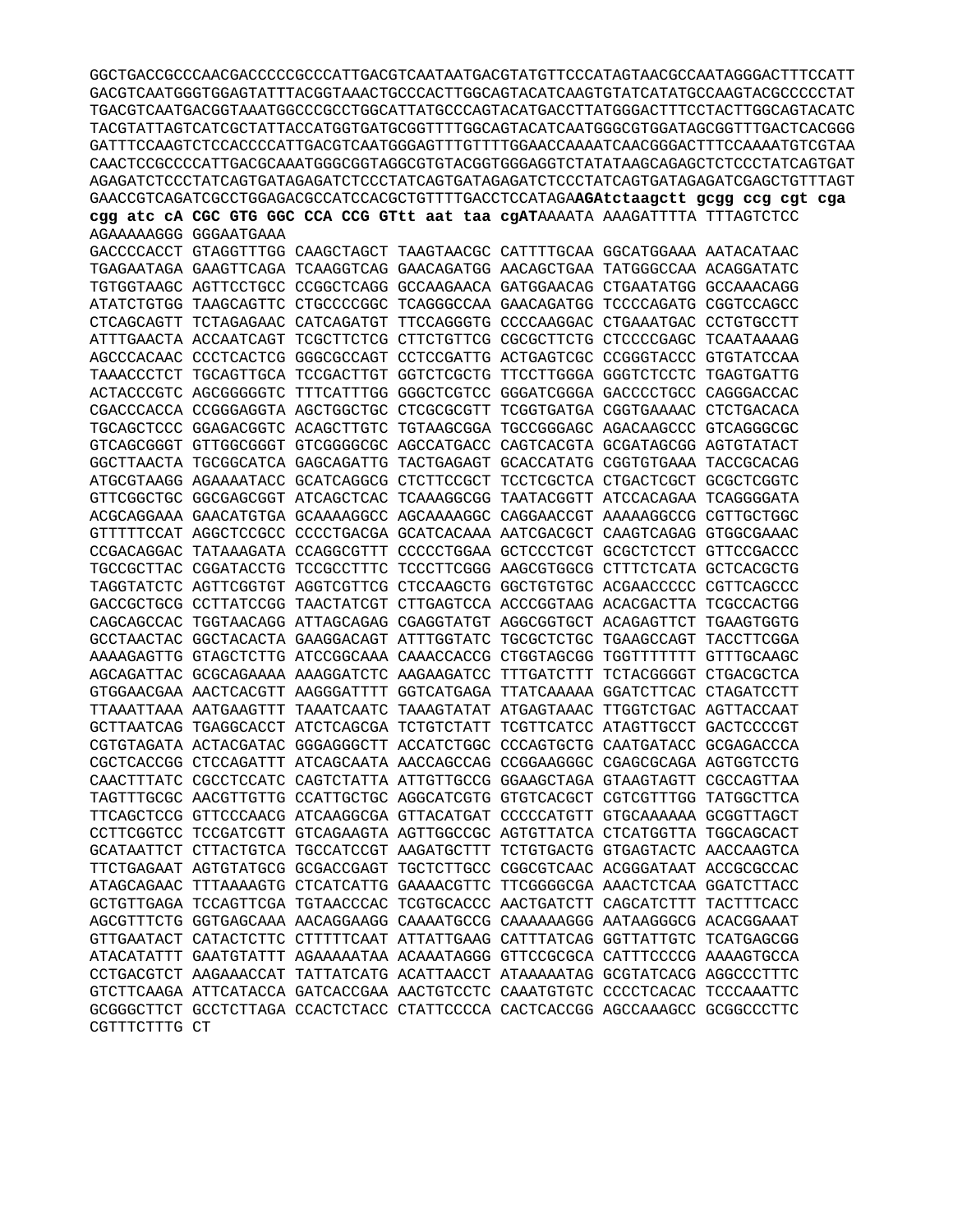| Unique enzymes in pRV-TO5:     |            |                  |                  |              |                                              |           | Alw I            | (21)        | 1118         | 1424         | 1513         | 1980         |
|--------------------------------|------------|------------------|------------------|--------------|----------------------------------------------|-----------|------------------|-------------|--------------|--------------|--------------|--------------|
|                                |            |                  |                  |              |                                              |           |                  |             | 2298<br>3410 | 2407<br>4113 | 2780<br>4872 | 2827<br>4883 |
| Asc I                          |            | GG CGCG, CC      |                  | 444          |                                              |           |                  |             | 5566         | 6582         | 6668         | 6668         |
|                                |            |                  |                  |              |                                              |           |                  |             | 6765         | 6766         | 7230         | 7545         |
| Eco47 III                      |            | AGC GCT          |                  | 990          |                                              |           |                  |             | 7551         |              |              |              |
| BsrG I                         |            | T`GTAC, A        |                  | 1349         |                                              |           | AlwN I           | (4)         | 232          | 5112         | 5187         | 6436         |
| Bcl I                          |            | T GATC, A        |                  | 1482         |                                              |           | Apa I            | (1)         | 4892         |              |              |              |
| BspM I                         |            | ACCTGC 10/14     |                  | 1833         |                                              |           | ApaL I           | (5)         | 1800<br>7580 | 2102         | 5836         | 6334         |
| Rsr II                         |            | CG`GWC, CG       |                  | 1928         |                                              |           | Apo I            | (5)         | 939          | 1471         | 1763         | 7906         |
| Blp I                          |            | GC TNA, GC       |                  | 2671         |                                              |           |                  |             | 7962         |              |              |              |
| Esp I                          |            | GC TNA, GC       |                  | 2671         |                                              |           | Asc I            | (1)         | 444          |              |              |              |
|                                |            |                  |                  |              |                                              |           | Ase I            | (2)         | 4139         | 7085         |              |              |
| PflM I                         |            | CCAN, NNN `NTGG  |                  | 3852         |                                              |           | Asp718           | (2)         | 477          | 5431         |              |              |
| BstX I                         |            |                  | CCAN, NNNN `NTGG | 3970         |                                              |           | Ava I            | (8)         | 242<br>3881  | 473<br>5361  | 2769<br>5394 | 3689<br>5427 |
| Pme I                          |            | CTTT   AAAC      |                  | 4115         |                                              |           | Ava II           | (15)        | 261          | 274          | 329          | 627          |
| HinD III                       |            | A AGCT, T        |                  | 4856         |                                              |           |                  |             | 757          | 1286         | 1928         | 2469         |
| Not I                          |            | GC 'GGCC, GC     |                  | 4863         |                                              |           |                  |             | 2737         | 5216         | 5229         | 5284         |
| Sal I                          |            | G`TCGA, C        |                  | 4870         |                                              |           |                  |             | 5581         | 7051         | 7273         |              |
| BamH I                         |            | $G$ $GATC$ , $C$ |                  | 4876         |                                              |           | BamH I           | (1)         | 4876         | 477          | 1209         | 1464         |
|                                |            |                  |                  |              |                                              |           | Ban I            | (15)        | 319<br>2094  | 3294         | 3545         | 3803         |
| Mlu I                          |            | A CGCG, T        |                  | 4882         |                                              |           |                  |             | 3890         | 3998         | 4097         | 5274         |
| Bsp120 I                       |            | G`GGCC, C        |                  | 4888         |                                              |           |                  |             | 5399         | 5431         | 6861         |              |
| Apa I                          |            | G, GGCC C        |                  | 4892         |                                              |           | Ban II           | (9)         | 414          | 427          | 598          | 3488         |
| Age I                          |            | A CCGG, T        |                  | 4894         |                                              |           |                  |             | 4700         | 4892         | 5368         | 5381         |
| Pac I                          |            | TTA, AT`TAA      |                  | 4904         |                                              |           | Bbe I            | (5)         | 5552<br>1468 | 3894         | 4002         | 4101         |
| Xba I                          |            | T CTAG, A        |                  | 5248         |                                              |           |                  |             | 5403         |              |              |              |
| Bst1107 I                      |            | GTA   TAC        |                  | 5793         |                                              |           | Bbs I            | (3)         | 445          | 3848         | 7891         |              |
| Xca I                          |            | GTA   TAC        |                  | 5793         |                                              |           | Bbv I            | (13)        | 998          | 1006         | 1609         | 1867         |
|                                |            |                  |                  |              |                                              |           |                  |             | 2260         | 2387         | 4000         | 5671         |
| Sap I                          |            | GCTCTTC 8/11     |                  | 5904         |                                              |           |                  |             | 5768         | 6439         | 6442         | 6648         |
| Xmn I                          |            | GAANN   NNTTC    |                  | 7512         |                                              |           | Bbv II           | (3)         | 7342<br>446  | 3847         | 7892         |              |
| Ssp I                          |            | AAT   ATT        |                  | 7717         |                                              |           | Bcl I            | (1)         | 1482         |              |              |              |
| Number of enzymes = 26         |            |                  |                  |              |                                              |           | Bcn I            | (21)        | 163          | 239          | 475          | 476          |
|                                |            |                  |                  |              |                                              |           |                  |             | 604          | 646          | 791          | 2307         |
|                                |            |                  |                  |              | The following enzymes do not cut in pRV-T05: |           |                  |             | 2423         | 3997         | 5119         | 5194         |
|                                |            |                  |                  |              |                                              |           |                  |             | 5429         | 5430         | 5558         | 5600         |
| Avr II                         |            | BsiC I           | BsiW I           |              | Bsm I                                        | Bsp1286 I |                  |             | 5667<br>7448 | 5702         | 6401         | 7097         |
| BstB I                         | Cla I      |                  | Eco72 I          |              | Fse I                                        | Hpa I     | Bfa I            | (14)        | 31           | 294          | 690          | 728          |
| Mun I                          | Nae I      |                  | NgoM I           |              | Nru I                                        | Nsi I     |                  |             | 740          | 1461         | 2608         | 3421         |
| PaeR7 I                        | Pml I      |                  | Sfi I            |              | Sph I                                        | Spl I     |                  |             | 4132         | 4982         | 5249         | 6515         |
| pRV-TO5: sites sorted by name: |            |                  |                  |              |                                              |           |                  |             | 6768         | 7103         |              |              |
|                                |            |                  |                  |              |                                              |           | Bgl I            | (7)         | 2919         | 3041         | 3112         | 4222         |
| Aat II                         | (12)       | 812              | 1547             | 2954         | 3007                                         |           | Bgl II           | (4)         | 4344<br>4718 | 4415<br>4739 | 7033<br>4760 | 4850         |
|                                |            | 3090             | 3276             | 3447         | 4257                                         |           | Blp I            | (1)         | 2671         |              |              |              |
|                                |            | 4310             | 4393             | 4579         | 7835                                         |           | Bpm I            | (5)         | 2188         | 2242         | 4834         | 4919         |
| Acc I<br>Acc65 I               | (2)<br>(2) | 4871<br>477      | 5792<br>5431     |              |                                              |           |                  |             | 6983         |              |              |              |
| Aci I                          | (99)       | 150              | 272              | 401          | 755                                          |           | Bsa I            | (8)         | 531          | 552          | 606          | 1216         |
|                                |            | 794              | 927              | 968          | 1109                                         |           |                  |             | 5484<br>3169 | 5505<br>3643 | 5560<br>4472 | 6974<br>5774 |
|                                |            | 1200             | 1266             | 1365         | 1384                                         |           | BsaA I<br>BsaB I | (4)<br>(4)  | 4717         | 4738         | 4759         | 4780         |
|                                |            | 1422             | 1539             | 1663         | 1728                                         |           | BsaH I           | (21)        | 809          | 1465         | 1544         | 2512         |
|                                |            | 1795<br>1911     | 1845<br>1931     | 1865<br>2108 | 1889<br>2146                                 |           |                  |             | 2951         | 3004         | 3087         | 3273         |
|                                |            | 2156             | 2269             | 2297         | 2299                                         |           |                  |             | 3444         | 3891         | 3948         | 3999         |
|                                |            | 2320             | 2449             | 2459         | 2692                                         |           |                  |             | 4098<br>4576 | 4254<br>4819 | 4307<br>5400 | 4390<br>7450 |
|                                |            | 2789             | 2806             | 2887         | 2915                                         |           |                  |             | 7832         |              |              |              |
|                                |            | 2927             | 2941             | 3108         | 3199                                         |           | BsaJ I           | (48)        | 160          | 236          | 315          | 325          |
|                                |            | 3232             | 3336             | 3357         | 3418<br>3654                                 |           |                  |             | 473          | 537          | 622          | 623          |
|                                |            | 3532<br>3732     | 3555<br>3801     | 3579<br>3871 | 3936                                         |           |                  |             | 761          | 800          | 801          | 813          |
|                                |            | 4084             | 4190             | 4218         | 4230                                         |           |                  |             | 814          | 1234         | 1303         | 1312         |
|                                |            | 4244             | 4411             | 4502         | 4535                                         |           |                  |             | 1332<br>2228 | 1333<br>2297 | 1872<br>2528 | 2073<br>2741 |
|                                |            | 4639             | 4660             | 4862         | 4866                                         |           |                  |             | 2742         | 3189         | 3426         | 3438         |
|                                |            | 5227             | 5529             | 5693         | 5732                                         |           |                  |             | 3573         | 3597         | 3633         | 3690         |
|                                |            | 5742<br>5860     | 5784<br>5886     | 5809<br>5903 | 5847<br>5946                                 |           |                  |             | 3750         | 3846         | 3882         | 3951         |
|                                |            | 5953             | 5974             | 6065         | 6093                                         |           |                  |             | 4077         | 4492         | 5116         | 5191         |
|                                |            | 6220             | 6239             | 6360         | 6470                                         |           |                  |             | 5270         | 5280<br>5577 | 5427         | 5490         |
|                                |            | 6605             | 6614             | 6976         | 7067                                         |           | BsaW I           | (9)         | 5576<br>1520 | 1741         | 6180<br>2278 | 8026<br>2414 |
|                                |            | 7258             | 7304             | 7425         | 7469                                         |           |                  |             | 4894         | 6226         | 6373         | 7204         |
|                                |            | 7546             | 7655             | 7754         | 7801                                         |           |                  |             | 8013         |              |              |              |
| Afl II                         | (3)        | 7968<br>35       | 8026<br>1073     | 8028<br>4986 |                                              |           | BseR I           | (6)         | 540          | 1360         | 1399         | 3424         |
| Afl III                        | (2)        | 4882             | 6020             |              |                                              |           |                  |             | 3748         | 5493         |              |              |
| Age I                          | (1)        | 4894             |                  |              |                                              |           | Bsg I<br>BsiE I  | (2)<br>(13) | 2848<br>794  | 4007<br>1728 | 1863         | 1884         |
| Aha II                         | (21)       | 809              | 1465             | 1544         | 2512                                         |           |                  |             | 1893         | 2463         | 2558         | 2705         |
|                                |            | 2951             | 3004             | 3087         | 3273                                         |           |                  |             | 4866         | 5936         | 6360         | 7283         |
|                                |            | 3444<br>4098     | 3891<br>4254     | 3948<br>4307 | 3999<br>4390                                 |           |                  |             | 7432         |              |              |              |
|                                |            | 4576             | 4819             | 5400         | 7450                                         |           | BsiHKA I         | (9)         | 414          | 1804         | 2106         | 4700         |
|                                |            | 7832             |                  |              |                                              |           |                  |             | 5368         | 5840         | 6338         | 7499         |
| Ahd I                          | (5)        | 1087             | 3607             | 5476         | 5522                                         |           | BsmA I           | (22)        | 7584<br>180  | 530          | 551          | 607          |
|                                |            | 6913             |                  |              |                                              |           |                  |             | 801          | 899          | 1016         | 1140         |
| Alu I                          | (44)       | 30<br>412        | 34<br>655        | 120<br>735   | 191<br>743                                   |           |                  |             | 1199         | 1217         | 1395         | 1587         |
|                                |            | 1488             | 1600             | 1632         | 1674                                         |           |                  |             | 3262         | 4565         | 4811         | 4936         |
|                                |            | 2059             | 2284             | 2349         | 2378                                         |           |                  |             | 5483         | 5504         | 5561         | 5664         |
|                                |            | 2568             | 2675             | 3395         | 3562                                         |           | BsmB I           | (8)         | 6975<br>800  | 7749<br>898  | 1139         | 1198         |
|                                |            | 3679             | 3796             | 3925         | 3991                                         |           |                  |             | 1396         | 1588         | 4810         | 5663         |
|                                |            | 4021             | 4698             | 4788         | 4858                                         |           | BsmF I           | (18)        | 247          | 640          | 796          | 831          |
|                                |            | 4981<br>5366     | 4985<br>5609     | 5072<br>5662 | 5147<br>5681                                 |           |                  |             | 1272         | 2437         | 2723         | 3004         |
|                                |            | 5962             | 6188             | 6278         | 6324                                         |           |                  |             | 3155         | 3323         | 3595         | 3614         |
|                                |            | 6581             | 7102             | 7202         | 7265                                         |           |                  |             | 4307         | 4458         | 4626         | 5202         |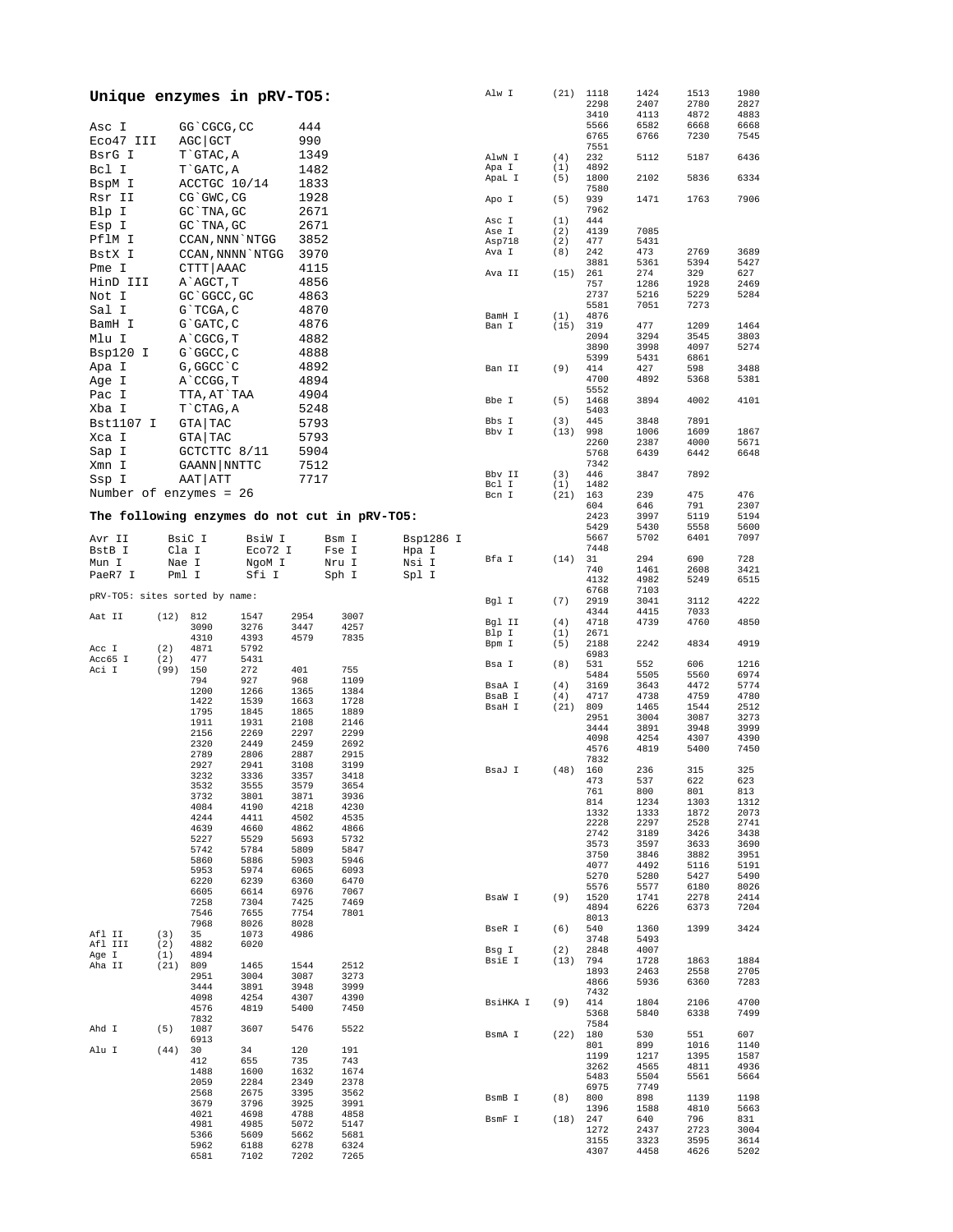|                      |            | 5594         | 7930         |              |              | Dra I            | (4)         | 4115         | 6779         | 6798         | 7490         |
|----------------------|------------|--------------|--------------|--------------|--------------|------------------|-------------|--------------|--------------|--------------|--------------|
| BsoF I               | (52)       | 794          | 968          | 984          | 987          | Dra III          | (2)         | 1808         | 2101         |              |              |
|                      |            | 992<br>1675  | 995<br>1728  | 1200<br>1856 | 1598<br>1887 | Drd I            | (5)         | 2024<br>6128 | 2405         | 3953         | 5715         |
|                      |            | 1890         | 2146         | 2249         | 2297         | Dsa I            | (9)         | 761          | 1872         | 2228         | 2297         |
|                      |            | 2300         | 2376         | 2460         | 2806         |                  |             | 3189         | 3426         | 3846         | 4492         |
|                      |            | 3532         | 3580         | 3733         | 3797         |                  |             | 8026         |              |              |              |
|                      |            | 3802         | 3937         | 3989         | 3992         | Eae I            | (13)        | 657          | 791          | 1176         | 1197         |
|                      |            | 4084         | 4863         | 4866         | 5614         |                  |             | 1725         | 1890         | 2143         | 2460         |
|                      |            | 5660         | 5757         | 5810         | 5926         |                  |             | 3496         | 3937         | 3972         | 4863         |
|                      |            | 5944         | 5947         | 6065         | 6220         |                  |             | 7301         |              |              |              |
|                      |            | 6363         | 6428         | 6431         | 6637         | Eag I            | (5)         | 791          | 1725         | 1890         | 2460         |
|                      |            | 6965<br>7426 | 7154<br>7655 | 7304<br>8026 | 7331<br>8029 | Ear I            | (4)         | 4863<br>1137 | 1378         | 5904         | 7708         |
| Bsp120 I             | (1)        | 4888         |              |              |              | Eco47 III        | (1)         | 990          |              |              |              |
| BspH I               | (3)        | 6740         | 7748         | 7853         |              | Eco57 I          | (6)         | 3583         | 3916         | 3940         | 3946         |
| BspM I               | (1)        | 1833         |              |              |              |                  |             | 6567         | 7581         |              |              |
| BspM II              | (4)        | 1520         | 1741         | 2278         | 2414         | ECON I           | (2)         | 851          | 1459         |              |              |
| Bsr I                | (19)       | 450          | 1097         | 1125         | 2005         | Eco0109 I        | (5)         | 329          | 1286         | 2718         | 5284         |
|                      |            | 2170         | 3125         | 3623         | 4428         |                  |             | 7889         |              |              |              |
|                      |            | 5404         | 5768         | 5799         | 6427         | ECOR I           | (3)         | 1471         | 1763         | 7906         |              |
|                      |            | 6440<br>7121 | 6554<br>7388 | 6960<br>7560 | 7078         | ECOR II          | (22)        | 314<br>1234  | 622<br>1259  | 800<br>1282  | 813<br>1302  |
| BsrB I               | (7)        | 403          | 1109         | 1911         | 2269         |                  |             | 1332         | 2741         | 2917         | 3110         |
|                      |            | 3871         | 5953         | 7754         |              |                  |             | 3596         | 3750         | 4220         | 4413         |
| BsrD I               | (2)        | 6974         | 7148         |              |              |                  |             | 4811         | 5269         | 5576         | 6046         |
| BsrG I               | (1)        | 1349         |              |              |              |                  |             | 6167         | 6180         |              |              |
| BssH II              | (4)        | 393          | 444          | 4072         | 5347         | ECOR V           | (4)         | 138          | 214          | 5094         | 5169         |
| BssS I               | (6)        | 1620         | 2099         | 3500         | 6193         | Ehe I            | (5)         | 1466         | 3892         | 4000         | 4099         |
|                      |            | 7577         | 7884         |              |              |                  |             | 5401         |              |              |              |
| Bst1107 I<br>BstE II | (1)<br>(3) | 5793<br>1154 | 3568         | 3739         |              | Esp I<br>Fnu4H I | (1)<br>(52) | 2671<br>794  | 968          | 984          | 987          |
| BstN I               | (22)       | 316          | 624          | 802          | 815          |                  |             | 992          | 995          | 1200         | 1598         |
|                      |            | 1236         | 1261         | 1284         | 1304         |                  |             | 1675         | 1728         | 1856         | 1887         |
|                      |            | 1334         | 2743         | 2919         | 3112         |                  |             | 1890         | 2146         | 2249         | 2297         |
|                      |            | 3598         | 3752         | 4222         | 4415         |                  |             | 2300         | 2376         | 2460         | 2806         |
|                      |            | 4813         | 5271         | 5578         | 6048         |                  |             | 3532         | 3580         | 3733         | 3797         |
|                      |            | 6169         | 6182         |              |              |                  |             | 3802         | 3937         | 3989         | 3992         |
| BstU I               | (37)       | 393          | 395          | 446          | 970          |                  |             | 4084         | 4863         | 4866         | 5614         |
|                      |            | 972<br>1865  | 1202<br>1976 | 1541<br>2042 | 1730<br>2108 |                  |             | 5660<br>5944 | 5757<br>5947 | 5810<br>6065 | 5926<br>6220 |
|                      |            | 2257         | 2299         | 2459         | 2600         |                  |             | 6363         | 6428         | 6431         | 6637         |
|                      |            | 2602         | 2692         | 2889         | 3711         |                  |             | 6965         | 7154         | 7304         | 7331         |
|                      |            | 3801         | 4074         | 4192         | 4868         |                  |             | 7426         | 7655         | 8026         | 8029         |
|                      |            | 4884         | 5347         | 5349         | 5621         | Fok I            | (14)        | 499          | 1207         | 1367         | 1889         |
|                      |            | 5623         | 5726         | 6067         | 6648         |                  |             | 2262         | 3590         | 3647         | 3886         |
|                      |            | 6978         | 7471         | 7803         | 7968         |                  |             | 4809         | 5452         | 5708         | 6879         |
|                      |            | 8028         |              |              |              |                  |             | 7060         | 7347         |              |              |
| BstX I               | (1)        | 3970         |              |              | 4106         | Fsp I            | (2)         | 3476         | 7135         |              |              |
| BstY I               | (15)       | 1517<br>4718 | 2831<br>4739 | 3414<br>4760 | 4850         | Gdi II           | (15)        | 790<br>1726  | 792<br>1889  | 1196<br>1891 | 1724<br>2142 |
|                      |            | 4876         | 6661         | 6672         | 6758         |                  |             | 2459         | 2461         | 3497         | 3938         |
|                      |            | 6770         | 7538         | 7555         |              |                  |             | 4862         | 4864         | 7300         |              |
| Bsu36 I              | (3)        | 848          | 1085         | 4102         |              | Gsu I            | (5)         | 2187         | 2241         | 4833         | 4920         |
| Cac8 I               | (35)       | 28           | 32           | 395          | 446          |                  |             | 6984         |              |              |              |
|                      |            | 657          | 661          | 717          | 1266         | Hae I            | (10)        | 659          | 1178         | 1871         | 3431         |
|                      |            | 1490         | 1845         | 2046         | 2106         |                  |             | 3638         | 3860         | 3974         | 6035         |
|                      |            | 2286         | 2449         | 2591         | 2604         |                  |             | 6046         | 6498         |              |              |
|                      |            | 2677         | 2816         | 2915         | 3108         | Hae II           | (8)         | 992          | 1468         | 3894         | 4002         |
|                      |            | 4074<br>4979 | 4218<br>4983 | 4411<br>5349 | 4860<br>5611 | Hae III          | (51)        | 4101<br>172  | 5403<br>203  | 5898<br>248  | 6268<br>659  |
|                      |            | 5951         | 6037         | 6074         | 6634         |                  |             | 793          | 829          | 841          | 1054         |
|                      |            | 7025         | 7158         | 7970         |              |                  |             | 1178         | 1199         | 1264         | 1727         |
| Cfr10 I              | (5)        | 1858         | 2700         | 4094         | 4894         |                  |             | 1871         | 1892         | 1920         | 2072         |
|                      |            | 6993         |              |              |              |                  |             | 2145         | 2227         | 2462         | 2633         |
| Csp6 I               | (25)       | 347          | 478          | 725          | 1350         |                  |             | 2700         | 2719         | 2913         | 3106         |
|                      |            | 1502         | 2436         | 2489         | 3047         |                  |             | 3431         | 3498         | 3531         | 3582         |
|                      |            | 3072<br>3368 | 3127<br>3625 | 3160         | 3211<br>4066 |                  |             | 3638<br>3974 | 3825<br>4083 | 3860<br>4216 | 3939<br>4409 |
|                      |            | 4350         | 4375         | 3877<br>4430 | 4463         |                  |             | 4865         | 4890         | 5083         | 5128         |
|                      |            | 4514         | 4671         | 5432         | 5827         |                  |             | 5158         | 5203         | 6035         | 6046         |
|                      |            | 7392         |              |              |              |                  |             | 6064         | 6498         | 6956         | 7036         |
| Dde I                | (27)       | 76           | 166          | 192          | 283          |                  |             | 7303         | 7890         | 8031         |              |
|                      |            | 554          | 848          | 1085         | 1357         | Hga I            | (17)        | 457          | 709          | 962          | 1571         |
|                      |            | 1898         | 2585         | 2671         | 3615         |                  |             | 2023         | 2262         | 2407         | 2519         |
|                      |            | 4102         | 4854         | 5027         | 5122         |                  |             | 3354         | 3955         | 4657         | 4826         |
|                      |            | 5197<br>5830 | 5238         | 5419<br>6704 | 5507<br>6870 |                  |             | 4858<br>7440 | 5716         | 6130         | 6708         |
|                      |            | 7410         | 6295<br>7836 | 7982         |              | HgiA I           | (9)         | 414          | 1804         | 2106         | 4700         |
| Dpn I                | (45)       | 96           | 1113         | 1245         | 1430         |                  |             | 5368         | 5840         | 6338         | 7499         |
|                      |            | 1479         | 1484         | 1519         | 1565         |                  |             | 7584         |              |              |              |
|                      |            | 1698         | 1883         | 1896         | 1986         | HgiE II          | (2)         | 5838         | 6599         |              |              |
|                      |            | 2293         | 2413         | 2777         | 2786         | Hha I            | (42)        | 395          | 397          | 446          | 448          |
|                      |            | 2802         | 2833         | 3416         | 3512         |                  |             | 715          | 972          | 991          | 1467         |
|                      |            | 3908         | 4108         | 4720         | 4741         |                  |             | 1679         | 1732         | 1976         | 2044         |
|                      |            | 4762         | 4783         | 4808         | 4852         |                  |             | 2259         | 2386         | 2459         | 2602         |
|                      |            | 4878<br>6663 | 5047<br>6674 | 5561<br>6682 | 6588<br>6760 |                  |             | 3465<br>3893 | 3477<br>4001 | 3711<br>4074 | 3801<br>4076 |
|                      |            | 6772         | 6877         | 7218         | 7236         |                  |             | 4100         | 5349         | 5351         | 5402         |
|                      |            | 7282         | 7540         | 7557         | 7593         |                  |             | 5623         | 5726         | 5756         | 5897         |
|                      |            | 7919         |              |              |              |                  |             | 5930         | 6200         | 6267         | 6367         |
| DpnII                | (45)       | 94           | 1111         | 1243         | 1428         |                  |             | 6541         | 6650         | 7043         | 7136         |
|                      |            | 1477         | 1482         | 1517         | 1563         |                  |             | 7473         | 7805         |              |              |
|                      |            | 1696         | 1881         | 1894         | 1984         | HinC II          | (3)         | 2356         | 4872         | 7454         |              |
|                      |            | 2291         | 2411         | 2775         | 2784         | Hind II          | (3)         | 2356         | 4872         | 7454         |              |
|                      |            | 2800         | 2831         | 3414         | 3510         | HinD III         | (1)         | 4856         |              |              |              |
|                      |            | 3906<br>4760 | 4106<br>4781 | 4718<br>4806 | 4739<br>4850 | Hinf I           | (17)        | 299<br>1616  | 518<br>1738  | 858<br>1938  | 869<br>2189  |
|                      |            | 4876         | 5045         | 5559         | 6586         |                  |             | 2712         | 3239         | 3755         | 4542         |
|                      |            | 6661         | 6672         | 6680         | 6758         |                  |             | 5421         | 5920         | 5995         | 6391         |
|                      |            | 6770         | 6875         | 7216         | 7234         |                  |             | 6908         |              |              |              |
|                      |            | 7280         | 7538         | 7555         | 7591         | HinI I           | (21)        | 809          | 1465         | 1544         | 2512         |
|                      |            |              |              |              |              |                  |             | 2951         | 3004         |              | 3273         |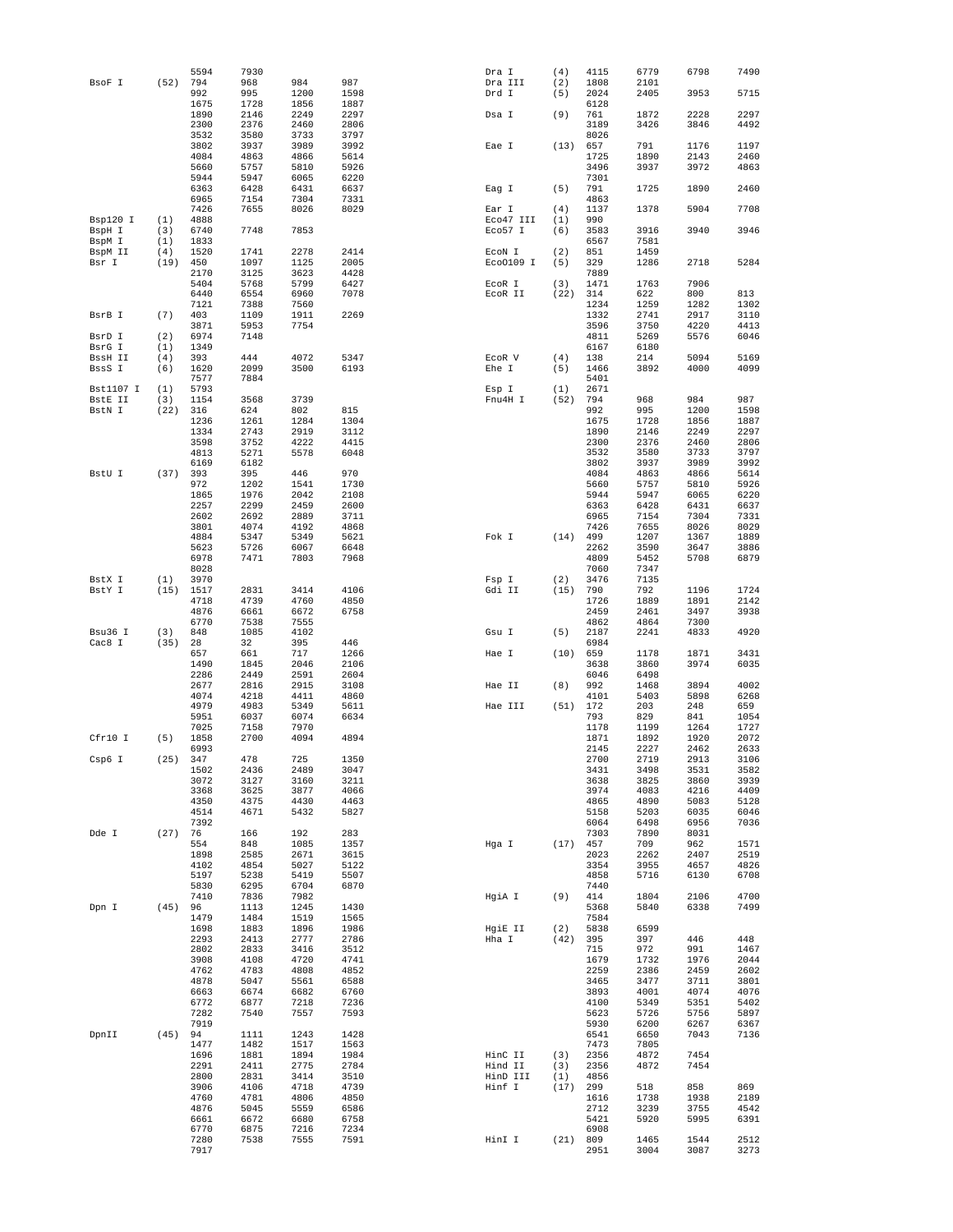|                |             | 3444<br>4098 | 3891<br>4254 | 3948<br>4307 | 3999<br>4390 | MspAl I          | (14)        | 120<br>2299  | 191<br>3991  | 1847<br>5072 | 2156<br>5147 |
|----------------|-------------|--------------|--------------|--------------|--------------|------------------|-------------|--------------|--------------|--------------|--------------|
|                |             | 4576         | 4819         | 5400         | 7450         |                  |             | 5529         | 5732         | 6362         | 6607         |
|                |             | 7832         |              |              |              |                  |             | 7548         | 8028         |              |              |
| HinP I         | (42)        | 393          | 395          | 444          | 446          | Nar I            | (5)         | 1465         | 3891         | 3999         | 4098         |
|                |             | 713<br>1677  | 970<br>1730  | 989<br>1974  | 1465<br>2042 | Nci I            | (21)        | 5400<br>162  | 238          | 474          | 475          |
|                |             | 2257         | 2384         | 2457         | 2600         |                  |             | 603          | 645          | 790          | 2306         |
|                |             | 3463         | 3475         | 3709         | 3799         |                  |             | 2422         | 3996         | 5118         | 5193         |
|                |             | 3891         | 3999         | 4072         | 4074         |                  |             | 5428         | 5429         | 5557         | 5599         |
|                |             | 4098<br>5621 | 5347<br>5724 | 5349<br>5754 | 5400<br>5895 |                  |             | 5666<br>7447 | 5701         | 6400         | 7096         |
|                |             | 5928         | 6198         | 6265         | 6365         | Nco I            | (5)         | 1872         | 3189         | 3426         | 3846         |
|                |             | 6539         | 6648         | 7041         | 7134         |                  |             | 4492         |              |              |              |
|                |             | 7471         | 7803         |              |              | Nde I            | (4)         | 1970         | 3063         | 4366         | 5843         |
| Hpa II         | (36)        | 162<br>644   | 238<br>790   | 474<br>1468  | 602<br>1521  | Nhe I<br>Nla III | (2)<br>(26) | 30<br>62     | 4981<br>1272 | 1876         | 1959         |
|                |             | 1742         | 1859         | 2092         | 2279         |                  |             | 1994         | 2760         | 3133         | 3193         |
|                |             | 2305         | 2415         | 2421         | 2701         |                  |             | 3430         | 3463         | 3481         | 3850         |
|                |             | 3996         | 4095         | 4895         | 5118         |                  |             | 3973         | 4436         | 4496         | 5013         |
|                |             | 5193<br>5666 | 5428<br>5700 | 5556<br>6227 | 5598<br>6374 |                  |             | 5659<br>7235 | 5764<br>7245 | 6024<br>7323 | 6744<br>7359 |
|                |             | 6400         | 6590         | 6994         | 7028         |                  |             | 7752         | 7857         |              |              |
|                |             | 7095         | 7205         | 7447         | 8014         | Nla IV           | (43)        | 154          | 247          | 263          | 321          |
| Hph I          | (19)        | 1224         | 1250         | 1529         | 2784         |                  |             | 479          | 628          | 759          | 828          |
|                |             | 3204<br>4022 | 3579<br>4507 | 3750<br>5641 | 3801<br>5650 |                  |             | 960<br>2096  | 1211<br>2119 | 1288<br>2303 | 1466<br>2419 |
|                |             | 6757         | 6984         | 7398         | 7606         |                  |             | 2739         | 3296         | 3487         | 3547         |
|                |             | 7639         | 7913         | 8004         |              |                  |             | 3583         | 3631         | 3805         | 3826         |
| Kas I          | (5)         | 1464         | 3890         | 3998         | 4097         |                  |             | 3892         | 4000         | 4099         | 4599         |
|                |             | 5399         |              |              |              |                  |             | 4878         | 4890         | 5218         | 5276         |
| Kpn I<br>Mae I | (2)<br>(14) | 481<br>31    | 5435<br>294  | 690          | 728          |                  |             | 5401<br>6091 | 5433<br>6863 | 5582<br>6957 | 6052<br>6998 |
|                |             | 740          | 1461         | 2608         | 3421         |                  |             | 7209         | 7799         | 8018         |              |
|                |             | 4132         | 4982         | 5249         | 6515         | Not I            | (1)         | 4863         |              |              |              |
|                |             | 6768         | 7103         |              |              | Nsp7524 I        | (2)         | 5655         | 6020         |              |              |
| Mae II         | (24)        | 809<br>1814  | 1148<br>2951 | 1189<br>2963 | 1544<br>3004 | NspB II          | (14)        | 120<br>2299  | 191<br>3991  | 1847<br>5072 | 2156<br>5147 |
|                |             | 3087         | 3168         | 3273         | 3444         |                  |             | 5529         | 5732         | 6362         | 6607         |
|                |             | 3642         | 4254         | 4266         | 4307         |                  |             | 7548         | 8028         |              |              |
|                |             | 4390         | 4471         | 4576         | 5773         | NspH I           | (2)         | 5659         | 6024         |              |              |
| Mae III        | (26)        | 6723<br>39   | 7139<br>1061 | 7512<br>1089 | 7832<br>1154 | Pac I<br>Pal I   | (1)<br>(51) | 4904<br>172  | 203          | 248          | 659          |
|                |             | 1298         | 1810         | 2890         | 2977         |                  |             | 793          | 829          | 841          | 1054         |
|                |             | 3326         | 3568         | 3739         | 3745         |                  |             | 1178         | 1199         | 1264         | 1727         |
|                |             | 4193         | 4280         | 4629         | 4990         |                  |             | 1871         | 1892         | 1920         | 2072         |
|                |             | 5674<br>6555 | 5769<br>6838 | 6376<br>7169 | 6439<br>7227 |                  |             | 2145<br>2700 | 2227<br>2719 | 2462<br>2913 | 2633<br>3106 |
|                |             | 7380         | 7568         |              |              |                  |             | 3431         | 3498         | 3531         | 3582         |
| Mbo I          | (45)        | 94           | 1111         | 1243         | 1428         |                  |             | 3638         | 3825         | 3860         | 3939         |
|                |             | 1477         | 1482         | 1517         | 1563         |                  |             | 3974         | 4083         | 4216         | 4409         |
|                |             | 1696         | 1881         | 1894         | 1984         |                  |             | 4865         | 4890         | 5083         | 5128         |
|                |             | 2291<br>2800 | 2411<br>2831 | 2775<br>3414 | 2784<br>3510 |                  |             | 5158<br>6064 | 5203<br>6498 | 6035<br>6956 | 6046<br>7036 |
|                |             | 3906         | 4106         | 4718         | 4739         |                  |             | 7303         | 7890         | 8031         |              |
|                |             | 4760         | 4781         | 4806         | 4850         | PflM I           | (1)         | 3852         |              |              |              |
|                |             | 4876         | 5045<br>6672 | 5559         | 6586<br>6758 | Ple I<br>Pme I   | (3)<br>(1)  | 866<br>4115  | 5429         | 6399         |              |
|                |             | 6661<br>6770 | 6875         | 6680<br>7216 | 7234         | PpuM I           | (3)         | 329          | 1286         | 5284         |              |
|                |             | 7280         | 7538         | 7555         | 7591         | Psp1406 I        | (2)         | 7139         | 7512         |              |              |
|                |             | 7917         |              |              |              | PspA I           | (2)         | 473          | 5427         |              |              |
| Mbo II         | (16)        | 446<br>2207  | 1153<br>2210 | 1366<br>3849 | 1624<br>3852 | Pst I            | (6)         | 988<br>3768  | 996<br>7158  | 1172         | 1857         |
|                |             | 4859         | 5892         | 6681         | 6754         | Pvu I            | (2)         | 1884         | 7283         |              |              |
|                |             | 7509         | 7587         | 7696         | 7892         | Pvu II           | (5)         | 120          | 191          | 3991         | 5072         |
| Mlu I          | (1)         | 4882         |              |              |              |                  |             | 5147         |              |              |              |
| Mme I          | (8)         | 896<br>3842  | 1173<br>5492 | 1610<br>6234 | 2144<br>6418 | Rsa I            | (25)        | 348<br>1503  | 479<br>2437  | 726<br>2490  | 1351<br>3048 |
| Mnl I          | (76)        | 291          | 444          | 508          | 536          |                  |             | 3073         | 3128         | 3161         | 3212         |
|                |             | 560          | 641          | 843          | 939          |                  |             | 3369         | 3626         | 3878         | 4067         |
|                |             | 1235         | 1338         | 1371         | 1377         |                  |             | 4351         | 4376         | 4431         | 4464         |
|                |             | 1380<br>1434 | 1386<br>1441 | 1416<br>1457 | 1419<br>1600 |                  |             | 4515<br>7393 | 4672         | 5433         | 5828         |
|                |             | 1637         | 1861         | 2068         | 2107         | Rsr II           | (1)         | 1928         |              |              |              |
|                |             | 2167         | 2194         | 2217         | 2265         | Sac I            | (3)         | 414          | 4700         | 5368         |              |
|                |             | 2523         | 2593         | 2689         | 3370         | Sac II           | (2)         | 2300         | 8029         |              |              |
|                |             | 3433<br>3508 | 3441<br>3514 | 3444<br>3520 | 3475<br>3535 | Sal I            | (1)<br>(1)  | 4870<br>5904 |              |              |              |
|                |             | 3623         | 3685         | 3718         | 3768         | Sap I<br>Sau3A I | (45)        | 94           | 1111         | 1243         | 1428         |
|                |             | 3825         | 3850         | 3870         | 3877         |                  |             | 1477         | 1482         | 1517         | 1563         |
|                |             | 3909         | 3946         | 4036         | 4041         |                  |             | 1696         | 1881         | 1894         | 1984         |
|                |             | 4072         | 4673         | 4849         | 5246         |                  |             | 2291         | 2411         | 2775         | 2784         |
|                |             | 5398<br>5513 | 5417<br>5595 | 5462<br>5626 | 5489<br>5656 |                  |             | 2800<br>3906 | 2831<br>4106 | 3414<br>4718 | 3510<br>4739 |
|                |             | 5918         | 6128         | 6201         | 6452         |                  |             | 4760         | 4781         | 4806         | 4850         |
|                |             | 6852         | 6933         | 7079         | 7285         |                  |             | 4876         | 5045         | 5559         | 6586         |
|                |             | 7880         | 7943         | 7959         | 7988         |                  |             | 6661         | 6672         | 6680         | 6758         |
| Msc I<br>Mse I | (3)<br>(20) | 659<br>36    | 1178<br>1074 | 3974<br>1186 | 1216         |                  |             | 6770<br>7280 | 6875<br>7538 | 7216<br>7555 | 7234<br>7591 |
|                |             | 1240         | 4114         | 4139         | 4900         |                  |             | 7917         |              |              |              |
|                |             | 4904         | 4987         | 5801         | 6726         | Sau96 I          | (44)        | 170          | 201          | 246          | 261          |
|                |             | 6778         | 6783         | 6797         | 6850         |                  |             | 274          | 329          | 627          | 757          |
|                |             | 7085         | 7124         | 7489         | 7861         |                  |             | 827          | 840          | 1052         | 1263         |
| Msl I<br>Msp I | (4)<br>(36) | 3194<br>162  | 4497<br>238  | 7165<br>474  | 7324<br>602  |                  |             | 1286<br>2469 | 1919<br>2698 | 1928<br>2718 | 2070<br>2737 |
|                |             | 644          | 790          | 1468         | 1521         |                  |             | 2912         | 3105         | 3529         | 3581         |
|                |             | 1742         | 1859         | 2092         | 2279         |                  |             | 3824         | 4081         | 4215         | 4408         |
|                |             | 2305         | 2415         | 2421         | 2701         |                  |             | 4888         | 4889         | 5081         | 5126         |
|                |             | 3996<br>5193 | 4095<br>5428 | 4895<br>5556 | 5118<br>5598 |                  |             | 5156<br>5284 | 5201<br>5581 | 5216<br>6955 | 5229<br>7034 |
|                |             | 5666         | 5700         | 6227         | 6374         |                  |             | 7051         | 7273         | 7889         | 8030         |
|                |             | 6400         | 6590         | 6994         | 7028         | Sca I            | (2)         | 2490         | 7393         |              |              |
|                |             | 7095         | 7205         | 7447         | 8014         | ScrF I           | (43)        | 162          | 238          | 316          | 474          |